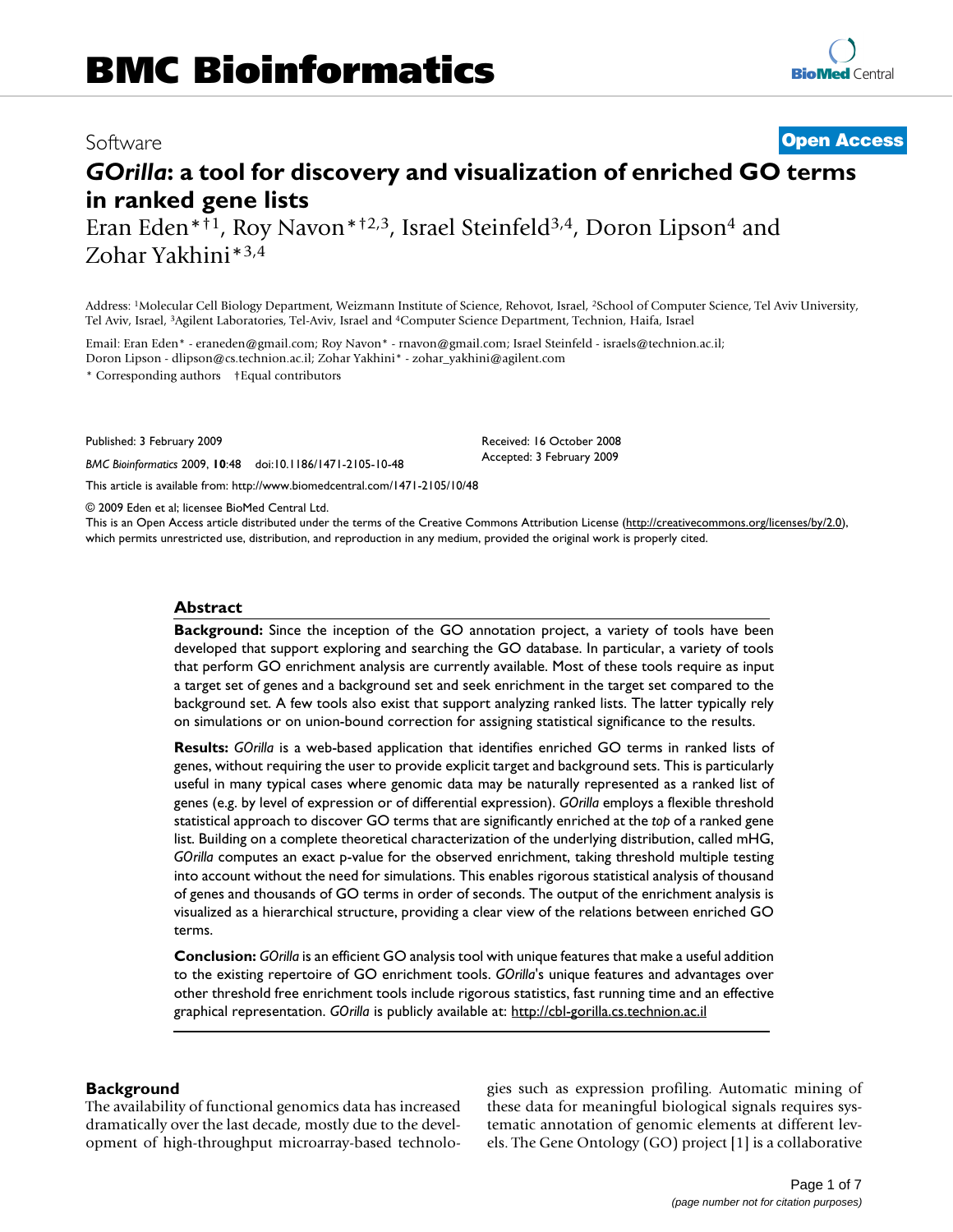effort aimed at providing a controlled vocabulary to describe gene product attributes in all organisms. GO consists of three hierarchically structured vocabularies (ontologies) that describe gene products in terms of their associated biological processes, cellular components and molecular functions. The building blocks of GO are terms, the relationship between which can be described by a directed acyclic graph (DAG), a hierarchy in which each gene product may be annotated to one or more terms in each ontology.

Since its inception, many tools have been developed to explore, filter and search the GO database. A comprehensive list of available tools is provided at the Gene Ontology web site [http://www.geneontology.org.](http://www.geneontology.org) One of the most common applications of the GO vocabulary is *enrichment analysis* – the identification of GO terms that are significantly overrepresented in a given set of genes [[2\]](#page-6-1). Enrichment may suggest possible functional characteristics of the given set. For example, enriched GO terms in a set of genes that are significantly over-expressed in a specific condition may suggest possible mechanisms of regulation that are put into play, or functional pathways that are activated in that condition.

A large repertoire of tools for enrichment analysis has been developed in recent years, including GoMiner [[3](#page-6-2)], FatiGO [\[4\]](#page-6-3), BiNGO [\[5\]](#page-6-4), GOAT [\[6](#page-6-5)], DAVID [[7](#page-6-6)] and others. In general, these tools accept as input a target set of genes that is compared to a given background set of genes, or to a default "complete" background set. Some subset of GO terms from one or more of the three ontologies is scanned for enrichment in the target set relative to the background set, and terms for which significant enrichment is discovered are reported. The statistical test used for enrichment analysis is typically based on a hypergeometric or binomial model.

The most common form of output is a list of enriched terms. This simple approach allows the user to identify terms that are most significantly enriched but may lose substantial information regarding the relations between these terms. A more informative approach is to present the enrichment results in the context of the DAG structure of the respective ontology. In a typical case, the list of significantly enriched GO terms may include several related terms at varying significance levels. Identifying the clusters of enriched terms in the GO hierarchy becomes much simpler if the DAG structure is made available. A few tools visualize the results of enrichment analysis in the DAG structure, including the downloadable version of GoMiner [\[3\]](#page-6-2), the CytoScape plug-in BiNGO [[5](#page-6-4)], GOLEM [[8](#page-6-7)], GOEAST [\[9\]](#page-6-8) and GOTM [[10](#page-6-9)]. A particularly friendly and useful GO enrichment analysis tool is GO::TermFinder which is provided at the Saccharomyces Genome Database (SGD, [\[11](#page-6-10)]). This tool provides a color-coded map of the enriched GO terms. It is, however, limited only to analysis of *S. cerevisiae* genes and requires specifying an explicit target set.

In many practical cases, functional genomic information used as the input for the GO enrichment analysis may be naturally represented as a ranked list. For most applications, the requirement for an input target gene set forces the user to set some arbitrary threshold and define the target set as all genes with ranks above (or below) the threshold. For example, genes may be naturally scored and ranked according to their differential expression between two conditions. However, defining the specific set of genes that are differentially expressed requires setting an arbitrary threshold. Unfortunately, the results of the enrichment analysis may often depend on the specific threshold that is set. Tools that use the simple hypergeometric distribution require setting such a fixed threshold.

A few tools have been developed that use a threshold free approach including GSEA [[12](#page-6-11)], FatiScan [[13](#page-6-12)], GO-stat [[14](#page-6-13)], GeneTrail [[15\]](#page-6-14) and iGA [[16](#page-6-15)]. The widely used GSEA tool uses a statistic that is similar to Kolmogorov-Smirnov but assigns different weights to the occurrences of genes in different ranks in the list. The tool is not specifically aimed at GO enrichment, and therefore does not offer visualization in terms of the GO DAG structure. In addition GSEA does not provide an exact p-value and estimates the pvalue using permutations. The p-values assigned by GSEA are therefore limited by the number of permutations performed. FatiScan is another threshold free tool by the creators of FatiGO. It tests a number of thresholds determined by the user (the default is 30 thresholds) and then corrects for multiple testing using FDR. Again, this tool does not provide an exact p-value. The iGA method uses an iterative approach that circumvents the need for a fixed cutoff by computing the hypergeometric score at all possible cutoffs. iGA does not produce an exact p-value as well. In [[17\]](#page-6-16) the authors study the advantages of sample re-sampling. The sample permutation approach is applicable for the analysis of differential gene expression data but not in other applications of gene set enrichment where ranking is inferred otherwise.

As a matter of practicality it is also important for GO enrichment tools to perform in an interactive manner. Many of the existing tools, in particular those based on flexible thresholds that require time consuming simulations, fall short on this desired property.

In this note we describe a web-server interactive software tool, called *GOrilla*, that enables GO enrichment analysis in ranked lists of genes. It is based on previous work [\[18](#page-6-17)], in which we describe a statistical framework, called mHG,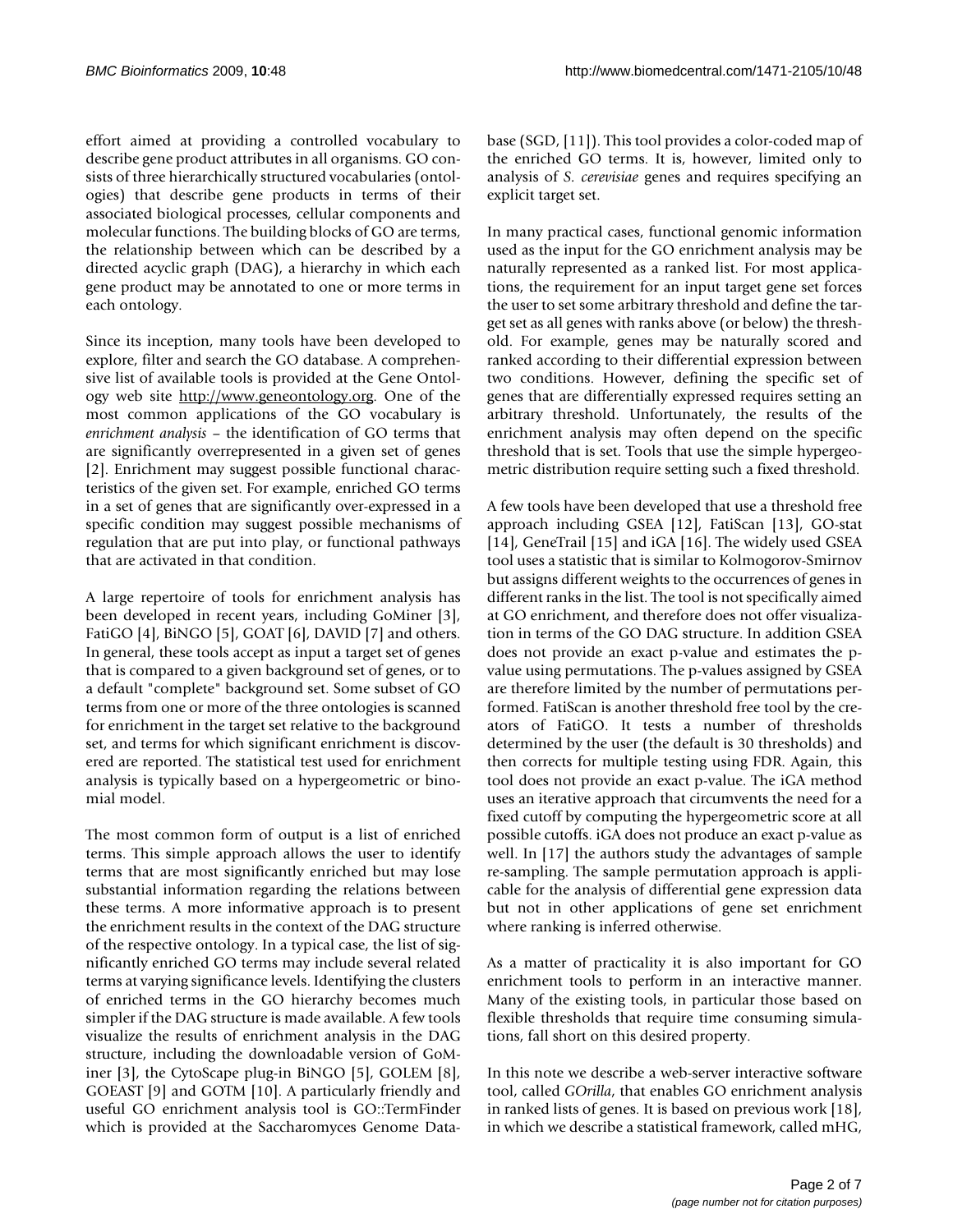for enrichment analysis in ranked lists. The method identifies, independently for each GO term, the threshold at which the most significant enrichment is obtained. The significance score is accurately and tightly corrected for threshold multiple testing without the need for time consuming simulations. Consequentially *GOrilla* performs the enrichment analysis on thousands of genes and thousands of GO terms in a few seconds. In the Results section we demonstrate how *GOrilla* can capture relevant biological processes and visualize the results with an easy to use graphical representation of the GO hierarchy, emphasizing on the enriched nodes.

### **Implementation** *Enrichment Analysis*

A standard approach for identifying enriched GO terms uses the hypergeometric distribution (e.g. [\[8\]](#page-6-7)). Given a total number of genes *N*, with *B* of these genes associated with a particular GO term and *n* of these genes in the target set, then the probability that *b* or more genes from the target set are associated with the given GO term is given by the hypergeometric tail:

$$
\text{Prob}(X \ge b) = \text{HGT}(b; N, B, n) = \sum_{i=b}^{\min(n, B)} \frac{\binom{n}{i} \binom{N-n}{B-i}}{\binom{N}{B}},
$$
\n(1)

If a ranked gene list:  $g_1,...,g_N$  is provided in place of a target set, we define a label vector =  $_1,..., N \in \{0, 1\}^N$  according to the association of the ranked genes to the given GO term,  $_i = 1$  iff  $g_i$  is associated with the term. The *minimum hypergeometric* (mHG) score is then defined as:

$$
mHG(\lambda) = \min_{1 \le n < N} HGT(b_n(\lambda); N, B, n), \tag{2}
$$

where  $b_n(\lambda) = \sum_{i=1}^n \lambda_i$ . In words, the mHG score is the optimal HGT probability that is found over all possible partitions induced by the gene ranking. As such, this score must be corrected for multiple testing. In previous work we describe a dynamic programming algorithm for computing the exact p-value of a given mHG score [[18](#page-6-17)]. More specifically, given a ranked list of genes, a GO term associated with some of these genes and a corresponding mHG score *s*, the mHG p-value tells us the exact probability of observing an mHG score  $s' \leq s$  under the null assumption that all GO term occurrence configurations in the ranked list are equiprobable. We describe various considerations for efficient implementation of the mHG pvalue algorithm elsewhere [\[19](#page-6-18)].

# *Description of the Tool*

*GOrilla* is publicly available as a web-based application at: <http://cbl-gorilla.cs.technion.ac.il>. The application has two modes of operation:

1. Discovery of enriched GO terms at the top of a ranked list of genes using the mHG statistics (as explained in this paper).

2. Discovery of enriched GO terms in a target set versus a background set and using a hypergeometric model (as commonly done in other applications). In this case the ranking inside these lists is ignored.

The web interface of *GOrilla* is shown in Figure [1](#page-3-0). The input to the application is a ranked list or two sets (depending on the mode of operation) that consist of gene names in the following formats: gene symbol, protein RefSeq, Uniprot, Unigene or Ensembl. Gene duplication often occurs in such lists, which can lead to statistically biased results. *GOrilla* automatically removes duplicates keeping the highest ranking occurrence. This includes dealing with duplicates that hide behind different nomenclatures. *GOrilla* currently supports the following organisms: human, mouse, rat, yeast, *D. melanogaster, C. elegans* and *Arabidopsis thaliana*.

The output consists of a color-coded trimmed DAG of all significantly enriched GO terms. The output also includes a table consisting of the enriched GO terms (with web links to additional information), the enrichment p-values (computed under the null model as described above) and the relevant annotated genes. The nodes of the resulting DAG, which represent GO terms, are color-coded according to the significance of the detected enrichment and clickable, leading to the relevant entry in the above table. Results can be exported to Excel. Figure [2](#page-4-0) depicts an example of the result of enrichment analysis, where the relations between enriched terms can be observed. To generate the GO DAG visualization, *GOrilla* employs AT&T's GraphViz tool [[20](#page-6-19)].

# **Results and discussion**

To test the performance of *GOrilla* we used the van't Veer et al. breast cancer dataset [[21\]](#page-6-20), which is a landmark study in clinical use of gene expression data. This dataset consists of expression profiles containing 14,565 genes measured on 77 breast cancer patients. Different patients showed various prognostic characteristics, 44 with more than 5 years survival versus 33 patients with less than 5 years survival. All genes were ranked according to how well they differentiate between the two groups using a simple t-test. The top of the list contained the genes that were the best separators between the two groups. The ranked list was given as input to *GOrilla* with default run-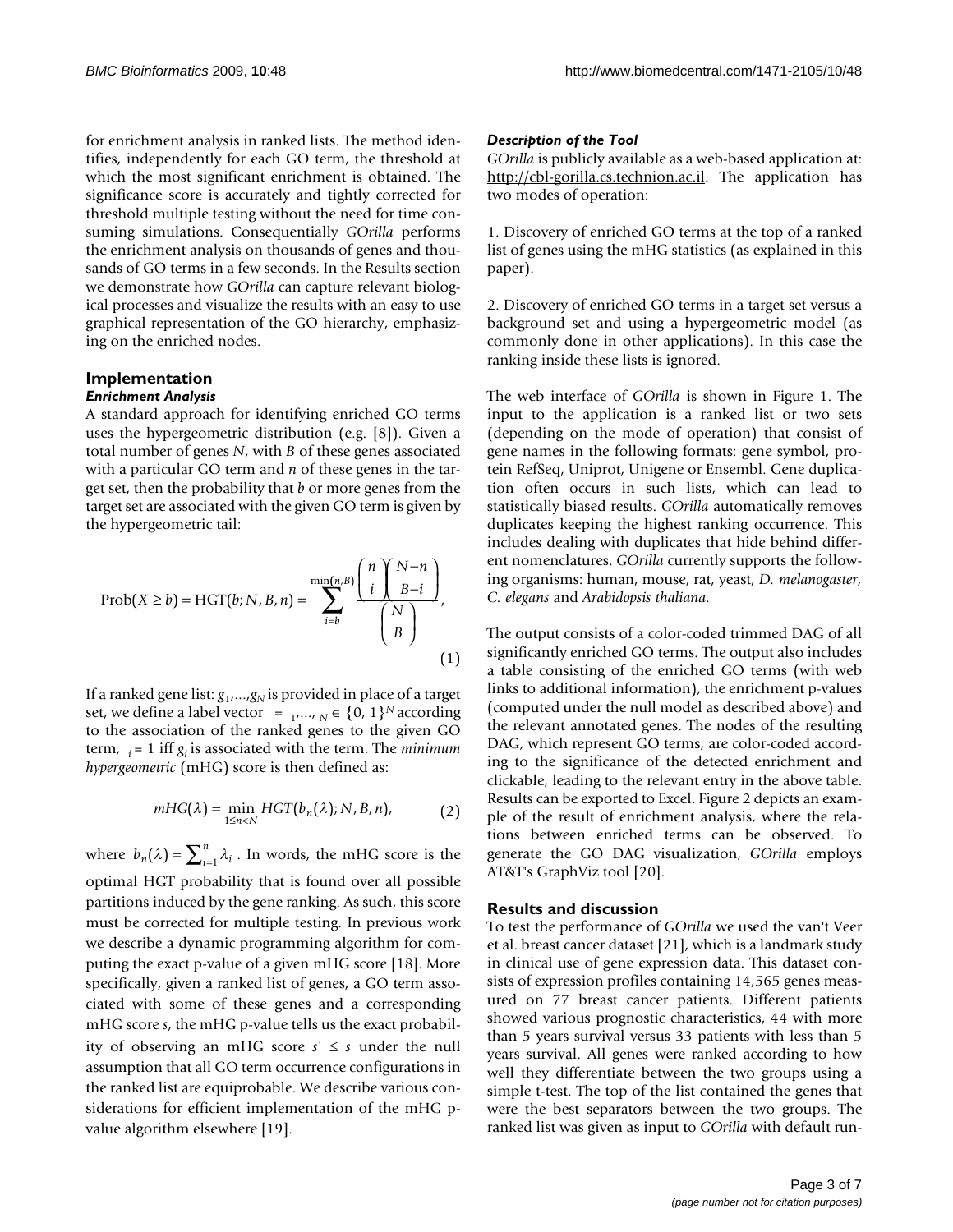<span id="page-3-0"></span>

#### **Figure 1**

**How to use the** *GOrilla* **web user interface**. To use the *GOrilla* web interface, the user is required to perform the following four simple steps: (i) choose an organism; (ii) choose a running mode (either flexible threshold or fixed threshold mode) (iii) copy and paste a list (or upload a file) of genes in the case of a flexible threshold or two lists of genes – a target and a background – in the case of a fixed cutoff; (iv) choose an ontology.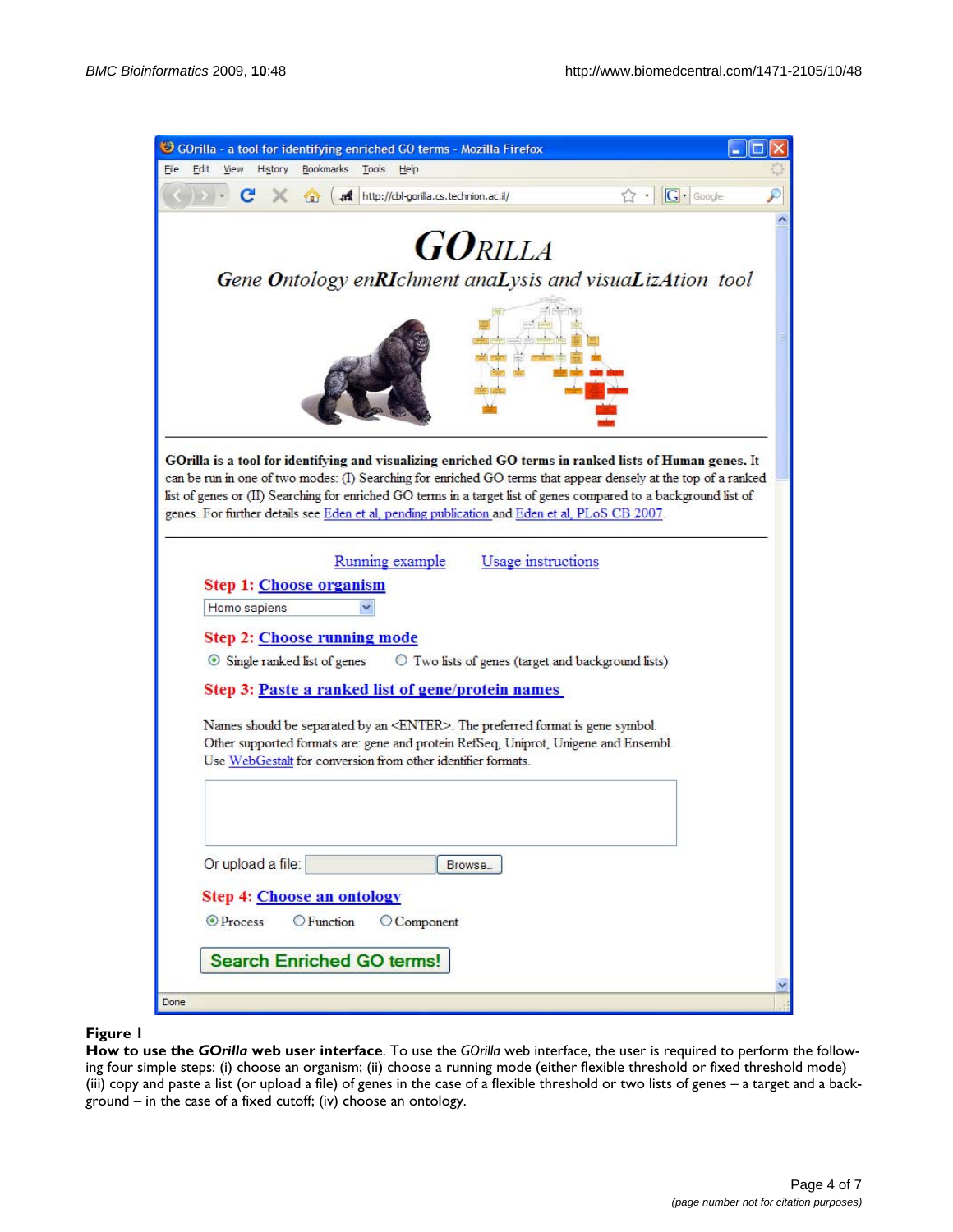<span id="page-4-0"></span>

# **Figure 2**

**An example of the** *GOrilla* **analysis output**. 14,565 genes from the van't Veer dataset were ranked according to their differential expression and given as input to *GOrilla*. The resulting enriched GO terms are visualized using a DAG graphical representation with color coding reflecting their degree of enrichment. Nodes in the graph are clickable and give additional information on the GO terms and genes attributing to the enrichment. N is the total number of genes; B is the total number of genes associated with a specific GO term; n is the flexible cutoff, i.e. the automatically determined number of genes in the 'target set' and b is the number of genes in the 'target set' that are associated with a specific GO term. Enrichment is defined as (b/ n)/(B/N).

ning parameters. The result is shown in Fig [2](#page-4-0) and highlights a unique set of enriched GO terms that were identified at different cutoffs. The enriched GO terms include mitosis (*p* < 10-12, top 717 genes), cell cycle (*p* < 10-13, top 692 genes) and microtubule cytoskeleton organization and biogenesis (*p* < 10-8, top 927 genes). These enriched GO terms are attributed to genes that were over expressed in patients with bad prognosis and underexpressed in patients with good prognosis, which is in accordance with biological common sense and supports their relevance. The total analysis running time was less than 10 seconds.

A comparison to other web-based tools was performed on the same dataset using each software's default parameters. Web-based tools have several advantages over standalone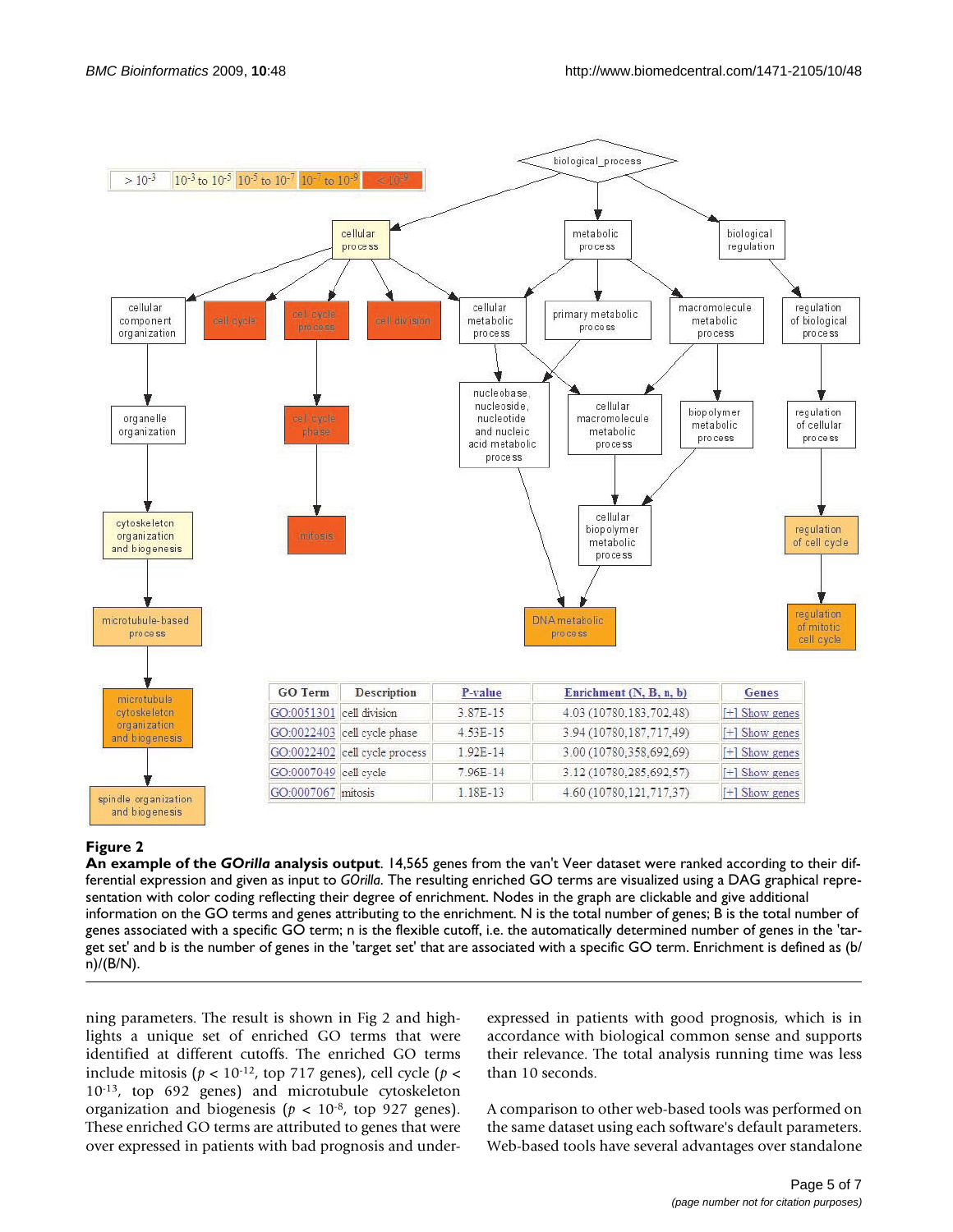tools [\[2\]](#page-6-1) and therefore we only compare *GOrilla* to other web-based tools. The flexible threshold tools Fatiscan [[13\]](#page-6-12) and GO-stat [[14\]](#page-6-13) were given the ranked list as input while the fixed threshold methods GOEAST and DAVID were given a target set containing all the genes with t-test *p* < 10- 3, which includes the top 124 genes, and a background set containing the rest of the genes. We note that the  $p < 10^{-3}$ choice of fixed threshold for cutting the data, which is often used for this type of tasks, is inherently arbitrary.

A summary of the comparison between the different tools is given in Table [1](#page-5-0). DAVID and GOEAST which use a fixed threshold based approach, yielded a similar set of enriched GO terms to the ones yielded by *GOrilla*. Most of these terms were identified with less significant enrichment scores presumably because these methods use an arbitrary cutoff. The flexible cutoff based methods Fatiscan did not identify any enriched GO term while the GOstat flexible method identified GO terms similar to the ones obtained by *GOrilla*. Running time of different tools varied considerably ranging from a few minutes up to 30 minutes per single analysis, which may be partially due to Monte-Carlo simulations employed by some of the methods for assessing the p-value.

#### <span id="page-5-0"></span>**Table 1: A comparison of web-based GO enrichment tools.**

### **Conclusion**

The main contribution of the application presented herein are:

1. Most other approaches to GO enrichment analysis assume that a target set and a background set are given or evident to the process. It is often the case, however, that genomic data which is the subject of the enrichment analysis step, is naturally represented as a ranked list of elements. *GOrilla* uses a statistical model that supports the discovery of GO terms that are enriched at the top of a ranked list, enabling a threshold to be determined in a data driven manner. It also provides an exact p-value for the observed event, which is not the case for most other available flexible threshold tools.

2. *GOrilla* provides a simple and informative graphical representation of the significantly enriched terms, in the context of the complete DAG representation of the ontology used in the analysis. This graphical representation is color coded based on the p-value attained for each GO term.

| Tool          | <b>P-value and statistical</b><br>method                      | <b>Flexible threshold</b>        | <b>Graphical visualization</b>        | Multiple organisms Running time |        |
|---------------|---------------------------------------------------------------|----------------------------------|---------------------------------------|---------------------------------|--------|
| GOrilla       | Exact mHG p-value<br>computation<br>(no need for simulations) | $\ddot{}$                        | $\ddot{}$                             | $\ddot{}$                       | 7 Sec  |
| Fatiscan [13] | Fischer Exact (FDR<br>corrected for number of<br>thresholds)  | +<br>(predetermined steps of 30) |                                       | $\ddot{}$                       | 30 Min |
| GO-stat [14]  | Wilcoxon Rank-Sum/<br>Kolmogorov Smirnov                      | $\ddot{}$                        |                                       | $\ddot{}$                       | 2 Min  |
| GOEAST [9]    | Hypergeometric                                                |                                  | +                                     | $\ddot{}$                       | 20 Min |
| SGD [11]      | Hypergeometric                                                |                                  | $\ddot{}$                             | (only yeast)                    | 2 Min  |
| DAVID [7]     | Modified Fischer Exact                                        |                                  |                                       | $\ddot{}$                       | 2 Min  |
| GOTM [10]     | Hypergeometric                                                |                                  | $\ddot{}$                             | $\ddot{}$                       | 2 Min  |
| GoMiner [3]   | <b>Fisher Exact</b>                                           |                                  | $\blacksquare$                        | $\ddot{}$                       | 7 Min  |
|               |                                                               |                                  | (only in the downloadable<br>$\ldots$ |                                 |        |

version)

Different GO enrichment tools employ a wide range of statistics and yield different performances. The main features of five different web-based tools are compared to *GOrilla*. To enable a fair comparison all tools were used using default parameters via their web interfaces and applied on the van't Veer dataset. One exception is the SGD tool that only runs on yeast data and was therefore tested on a set of 543 yeast genes and the default background for running time characterization. The *GOrilla* running time for this yeast dataset was also 7 seconds. The running time was measured for the entire analysis, including uploading files and getting the results.